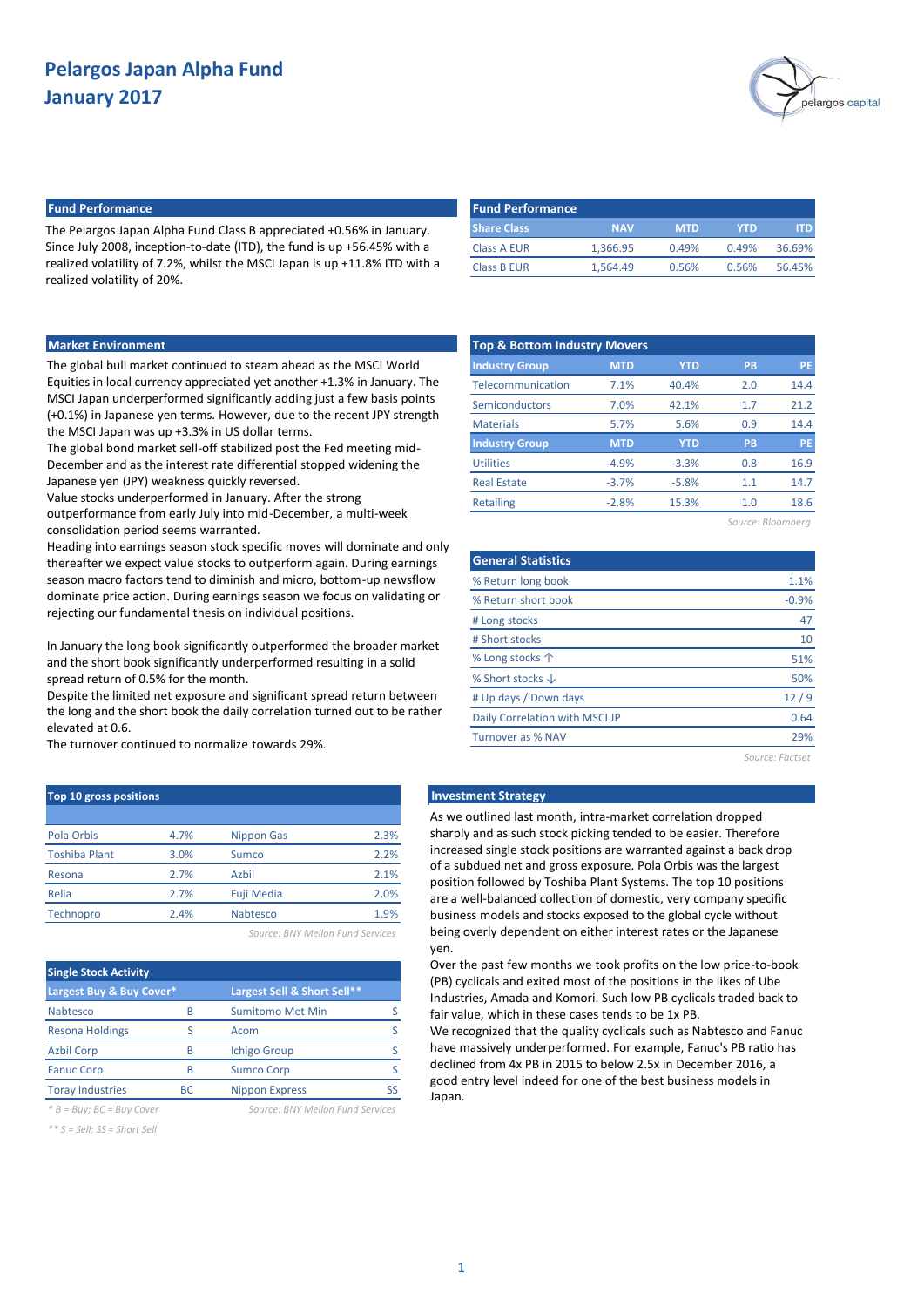

#### **Investment Strategy**

The top 2 contributors in January are the same as in the prior month; Pola Orbis and Sumco. Pola Orbis appreciated another +11% in January as the company had its most important product launch in a decade. The quasi-drug skin care product is off to a good start and we expect further top-line acceleration, as well as margin improvements to drive great bottom-line results for quarters even years to come.

Sumco rallied 17% last month as more and more investors, as well as the sell side community, started to appreciate the magnitude of the price hikes in the very tight demand-supply environment. Earnings estimates need to be revised upwardly and sell side analysts are very reluctant to do so. The Sumco stock still has more sell recommendations than buy recommendations, most of them having missed the 180% rally from July 2016 lows.

Toshiba Plant Systems bounced back from last month's Toshiba Corp related sell-off and added +20bps. The biggest loser in January was Ichigo Group. We held a long position to various degrees in Ichigo Group since 2010. The company has an excellent track record and traded from outrageously cheap to a level at which expectations were too high to carry the stock even further. Time for a pause and having participants in the stock reset expectation levels. We continue to monitor Ichigo Group closely and will take advantage of excessive down side volatility.







*Source: Factset\**

| <b>Top Gainers &amp; Losers</b> |   |        |                     |                 |
|---------------------------------|---|--------|---------------------|-----------------|
| <b>Gainers</b>                  |   | $CTR*$ | <b>Losers</b>       | $CTR*$          |
| Pola Orbis                      |   | 0.5%   | <b>Ichigo Group</b> | $-0.2%$         |
| <b>Sumco Corp</b>               |   | 0.4%   | <b>Takara Leben</b> | $-0.1%$         |
| <b>Toshiba Plant</b>            |   | 0.2%   | Nippon Gas          | $-0.1%$         |
| <b>Shin Etsu</b>                |   | 0.1%   | Acom                | $-0.1%$         |
| Japan Tobacco                   | S | 0.1%   | <b>Fancl Corp</b>   | $-0.1%$         |
| $*CTR = Contribution$           |   |        |                     | Source: Factset |



*Source: UBS PAS*

On a daily basis, we track a number of style factors through our proprietary quant model. This helps us to detect dislocation within the market. In addition, it helps our understanding of style trends and investor's behavior in Japan.

The outperformance of the value factor started in July and peaked in mid-December. The reversal in value coincided with the peak in the bond market. The performance of value was very consistent across different types of definitions and sectors. Most value factors are now showing strong momentum.

Value factors pulled back some more in January, only dividend yield had a bit of a comeback. We started to buy back into our favorite REIT stocks over the past few weeks as dividend yields became increasingly attractive after the multi-quarter sell-off .

The P/E of the long book increased to 19x compared to 24.1x for the short book. The EV/EBITDA of the long book is 7.7x compared to 10.9x for the short book. The dividend yield of the long book is 2.2% compared to 1.6% in the short book.

The weighted average P/B of the long book is 1.7x compared to 2.3x for the short book. The cheapest P/B stocks can be found in the financials sector. However, because we restrict our investment universe to what we deem knowable and comprehensible ,we only follow a few banks and insurance companies. Price momentum exposure has increased significantly. On a 9-month basis, the long book's price momentum is +23% and the short book's price momentum is +6%.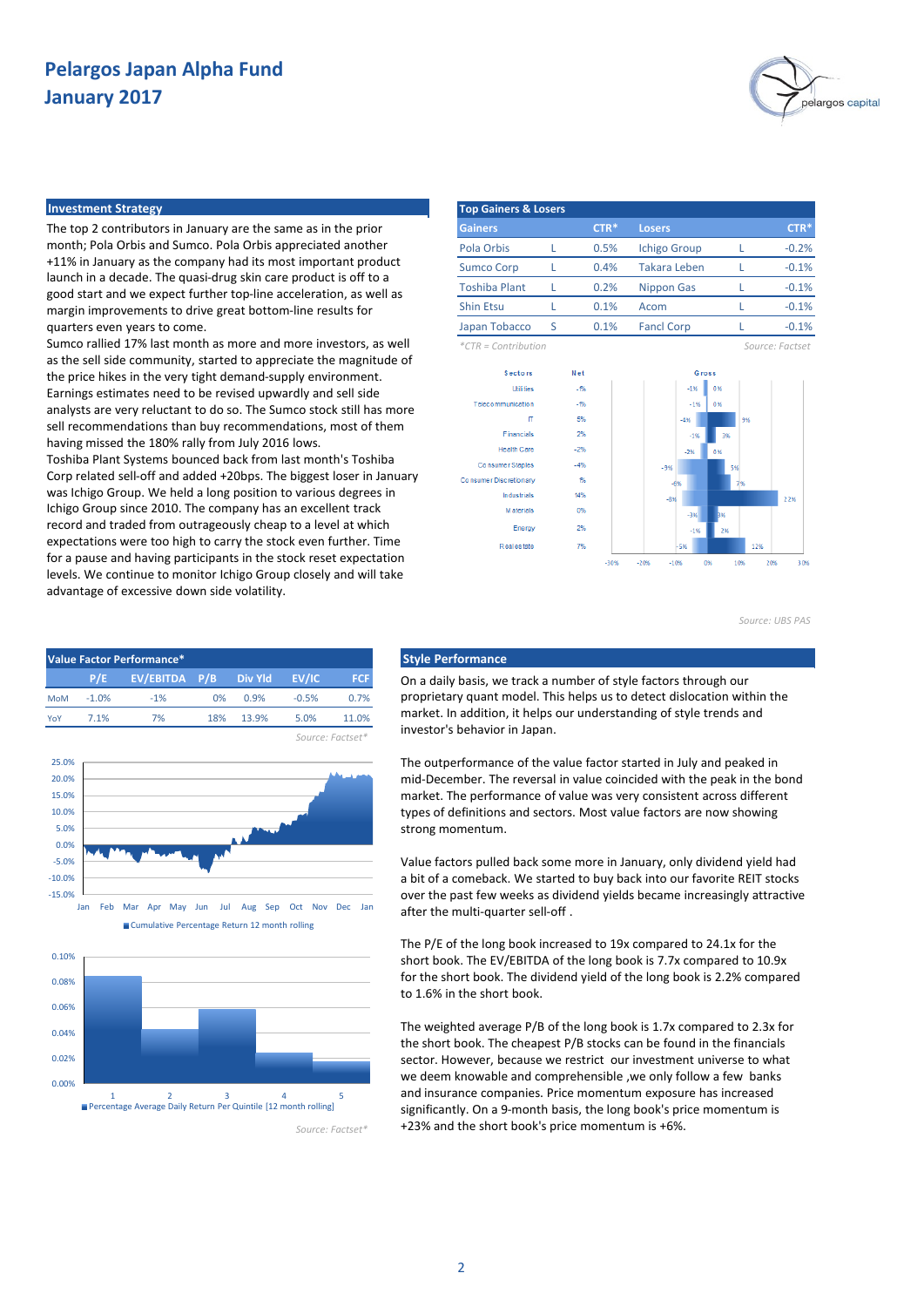

#### **Risk Measurement and Management**

The chart below shows the rolling 12-month net and gross exposure as 10 (trading) days moving averages.

June was our worst month since inception and we acted in a disciplined manner and reduced risk. Once the great rotation kicked-in and we made back our losses, we were comfortable to carry 40% net until late October. Prior to the US election and into year-end we started to take profits in long positions where target prices had been met and at the end of 2016 the net exposure stood at 27%. The gross exposure stood at 113%. At the end of January the gross exposure had declined to 107% and net exposure stood at 22%.

The ex-ante volatility based on daily data declined to 5.8% with an ex-ante beta of 0.3. The beta of the long book exceeds that of the short book as value opportunities are concentrated in perceived higher beta situations.



*Source: BNY Mellon Fund Services\* Source: GS and Nomura*

| <b>Fund Overview</b>   |       |                 |
|------------------------|-------|-----------------|
|                        | Long  | <b>Short</b>    |
| Price to Earnings (PE) | 19.0  | 24.1            |
| <b>EV/EBITDA</b>       | 7.7   | 10.9            |
| Price to Book (PB)     | 1.7   | 2.3             |
| <b>Dividend Yield</b>  | 2.2   | 1.6             |
| EV/IC                  | 1.0   | 1.9             |
| 1 month momentum       | 3.1   | $-0.4$          |
| 6 month momentum       | 18.6  | 3.1             |
| 9 month momentum       | 23.2  | 6.1             |
| Earnings momentum (1M) | 11.3  | 26.0            |
| Earnings momentum (3M) | 8.9   | 23.2            |
| <b>CFROI</b>           | 8.5%  | 10.3%           |
| Cash/MarketValue       | 33.6% | 18.6%           |
|                        |       | Source: Factset |
| <b>Style Exposure</b>  |       |                 |
|                        | Long  | Short           |
| <b>Beta</b>            | 0.98  | 0.76            |
| Volatility             | 16.2% | 13.8%           |
| Debt-to-equity         | 4%    | 49%             |
|                        |       | Source: UBS PAS |
|                        |       |                 |

| <b>Risk Statistics Delta Adjusted</b>     |      |
|-------------------------------------------|------|
| Volatility (ex-ante; 3 months daily data) | 5.8% |
| Volatility (ex-ante; 5yr monthly data)    | 5.0% |
| Var (99%, 5 days)                         | 1.9% |
| Beta (ex-ante)                            | 0.30 |
|                                           |      |

## **Outlook**

*Strategic Framework - Outlook 1st half of 2017*

The cyclical bear market from August 2015 into June 2016 took the broader index down -30% peak-to-trough. 2016 was another year of heightened macro event risk. Perceived low probability outcomes caused major surprises. January 2016 was one of the worst 'start-of-theyears' on record. In June, Brexit risk aversion upset markets globally and the outcome of the US presidential election led to further elevation of political uncertainty. The Japanese market bottomed together with global bond yields, and with that the greatest rotation from defensives into cyclicals for the past decade occurred. We correctly anticipated that the Fed would not be able to normalize interest rates as projected, because trend growth is too anemic. However, supply/demand balance shifted drastically in the bond market and with higher yields in the US the Japanese JPY weakened and with it value stocks finally performed well. For the first half of 2017 we expect the value trade to continue as yields need to adjust higher globally, be it due to better economic growth or central banks tapering. However, leverage in the global economic system is too high, therefore much higher yields can not be absorbed and eventually disinflation will return. For the immediate future Japanese equities look attractive as valuations are not stretched, earnings revisions are trending upwards and buyback programs are accretive for shareholders and supportive from a flow perspective.

#### *Tactical assessment* - monthly outlook - unchanged from prior month

Cyclical value had a great run since the summer last year and the mispricing of cyclicals relative to defensives has corrected to some extent. In our opinion there is more to go. Because expensive, low-volatility stocks are highly correlated to bond yields, volatility in that space has returned with a vengeance. Investors realize that paying too high a price and herding into the low-volatility themes has introduced heightened risk. And indeed, for the past few months, the realized volatility of the low-volatility ETF surpassed the volatility of the overall market. We consider the discrepancy between price and value our guiding principle in how to think about risk. We are looking forward to a further de-rating of this market segment. Maybe this will be a good hunting ground for longs in the second half of 2017, when investors finally throw in the towel on their 'search-for-yield' and much loved low-volatility positioning. For the time being we remain short the expensive defensives and continue to take profits on cyclical value.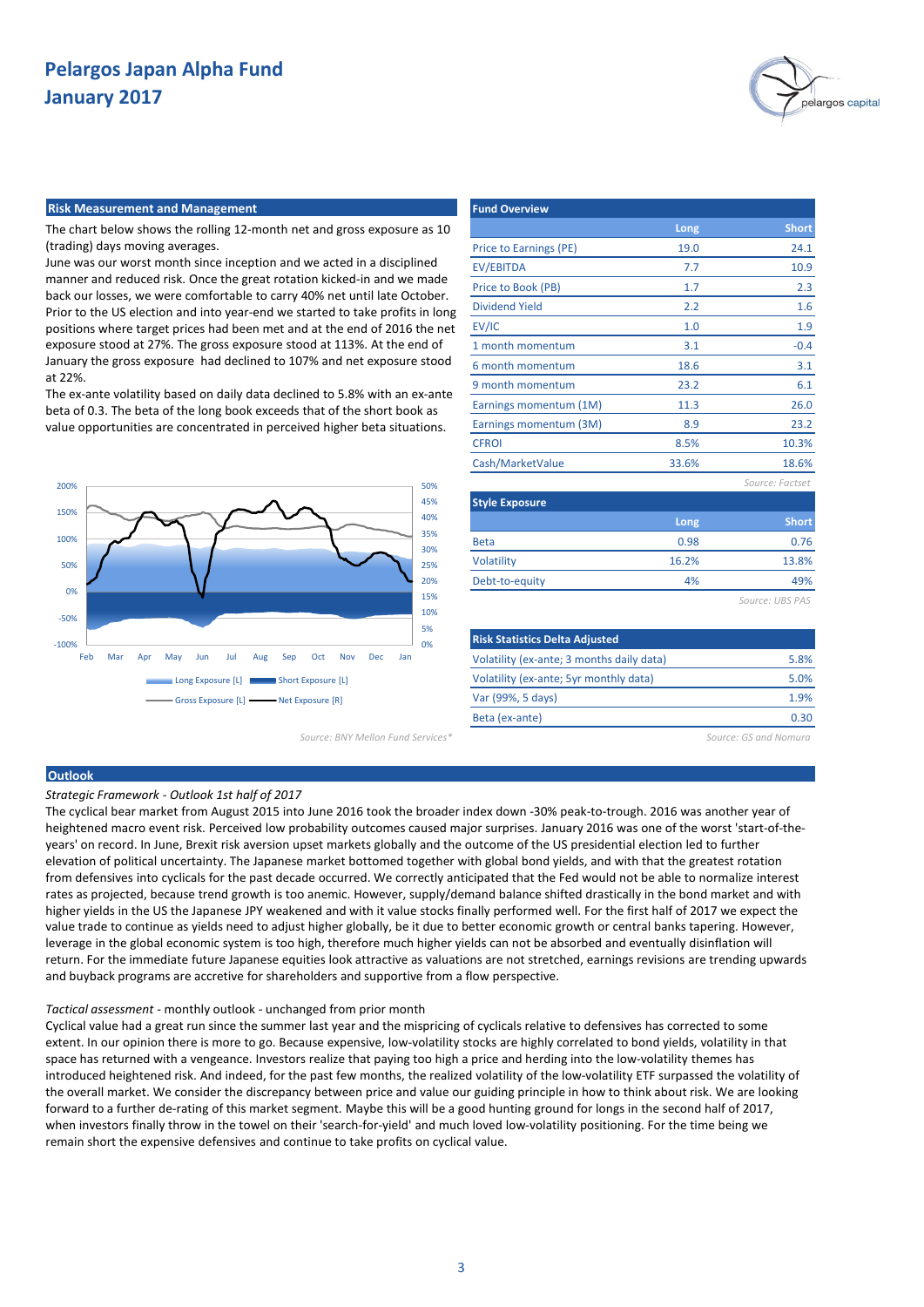**Historic Fund Performance (Monthly)**



|                    | Jan      | Feb      | Mar      | Apr      | May      | Jun      | Jul      | Aug      | Sep      | Oct      | <b>Nov</b> | <b>Dec</b> |
|--------------------|----------|----------|----------|----------|----------|----------|----------|----------|----------|----------|------------|------------|
| <b>Class A EUR</b> |          |          |          |          |          |          |          |          |          |          |            |            |
| 2017               | 0.49%    |          |          |          |          |          |          |          |          |          |            |            |
| 2016               | 1.35%    | 0.88%    | 1.08%    | $-0.20%$ | $-1.03%$ | $-4.52%$ | 2.08%    | $-1.09%$ | $-0.33%$ | 2.38%    | 0.99%      | 0.38%      |
| 2015               | $-1.28%$ | 4.85%    | $-0.32%$ | 3.21%    | 2.54%    | $-1.63%$ | $-3.07%$ | $-3.05%$ | 2.42%    | 1.83%    | 2.16%      | $-1.62%$   |
| 2014               | $-3.21%$ | $-0.64%$ | $-0.59%$ | $-1.03%$ | $-2.28%$ | 1.40%    | 0.19%    | $-0.64%$ | 2.01%    | $-1.94%$ | $-1.28%$   | 0.92%      |
| 2013               | 4.99%    | $-0.58%$ | 6.55%    | 6.10%    | $-1.05%$ | $-0.78%$ | 0.26%    | $-0.91%$ | 1.08%    | $-0.79%$ | 1.35%      | 1.61%      |
| 2012               | $-1.43%$ | 3.77%    | 1.31%    | $-1.26%$ | $-3.88%$ | 1.72%    | 0.79%    | 0.89%    | 1.28%    | 0.54%    | 2.53%      | 3.78%      |
| 2011               | 0.84%    | $-0.06%$ | $-1.56%$ | 0.10%    | $-0.19%$ | 0.38%    | $-0.01%$ | $-3.68%$ | 0.64%    | $-0.41%$ | $-2.64%$   | 1.64%      |
| 2010               | 0.65%    | $-0.25%$ | 3.27%    | 3.16%    | $-2.71%$ | $-1.27%$ | 1.12%    | $-0.39%$ | 0.82%    | 1.03%    | 1.28%      | 1.75%      |
| 2009               | 0.35%    | 1.62%    | $-0.76%$ | $-0.71%$ | 0.98%    | 1.03%    | $-1.84%$ | 2.07%    | $-1.61%$ | $-0.40%$ | $-3.37%$   | 3.19%      |
| <b>Class B EUR</b> |          |          |          |          |          |          |          |          |          |          |            |            |
| 2017               | 0.56%    |          |          |          |          |          |          |          |          |          |            |            |
| 2016               | 1.27%    | 0.92%    | 1.18%    | $-0.19%$ | $-1.06%$ | $-4.33%$ | 2.12%    | $-1.05%$ | $-0.29%$ | 2.38%    | 0.88%      | 0.39%      |
| 2015               | $-1.24%$ | 4.89%    | $-0.27%$ | 3.25%    | 2.57%    | $-1.67%$ | $-2.94%$ | $-3.01%$ | 2.46%    | 1.88%    | 2.06%      | $-1.42%$   |
| 2014               | $-3.16%$ | $-0.60%$ | $-0.56%$ | $-0.99%$ | $-2.24%$ | 1.44%    | 0.23%    | $-0.60%$ | 2.06%    | $-1.89%$ | $-1.24%$   | 0.96%      |
| 2013               | 5.35%    | $-0.58%$ | 6.98%    | 6.48%    | $-1.07%$ | $-0.78%$ | 0.31%    | $-0.92%$ | 1.18%    | $-0.80%$ | 1.46%      | 1.73%      |
| 2012               | $-1.38%$ | 3.81%    | 1.35%    | $-1.21%$ | $-3.83%$ | 1.76%    | 0.84%    | 0.93%    | 1.32%    | 0.58%    | 2.50%      | 4.06%      |
| 2011               | 0.93%    | $-0.03%$ | $-1.55%$ | 0.14%    | $-0.14%$ | 0.42%    | 0.03%    | $-3.63%$ | 0.69%    | $-0.38%$ | $-2.60%$   | 1.68%      |
| 2010               | 0.73%    | $-0.23%$ | 3.52%    | 3.39%    | $-2.83%$ | $-1.31%$ | 1.23%    | $-0.37%$ | 0.91%    | 1.13%    | 1.40%      | 1.89%      |
| 2009               | 2.07%    | 1.67%    | $-0.73%$ | $-0.67%$ | 1.34%    | 1.13%    | $-1.93%$ | 2.24%    | $-1.68%$ | $-0.39%$ | $-2.99%$   | 2.84%      |

| <b>Historic Fund Performance (Yearly)</b> |       |       |       |          |               |      |          |       |       |       |
|-------------------------------------------|-------|-------|-------|----------|---------------|------|----------|-------|-------|-------|
|                                           | 2017  | 2016  | 2015  | 2014     | 2013          | 2012 | 2011     | 2010  | 2009  | 2008  |
| <b>Class A EUR</b>                        | 0.49% | 1.78% | 5.81% | $-6.99%$ | 18.86% 10.24% |      | $-4.96%$ | 8.66% | 0.36% |       |
| <b>Class B EUR</b>                        | 0.56% | 2.07% | 6.36% | $-6.52%$ | 20.57% 10.95% |      | $-4.48%$ | 9.67% | 2 75% | 6.46% |

## Fund Facts Fund Facts

2008

| <b>Investment Manager</b>         |
|-----------------------------------|
| <b>Legal Status</b>               |
| <b>Fiscal Status</b>              |
| <b>Dividend Policy</b>            |
| <b>Base Currency</b>              |
| <b>ISIN Class A EUR</b>           |
| <b>ISIN Class B EUR</b>           |
| <b>Inception Date Class A EUR</b> |
| <b>Inception Date Class B EUR</b> |

**Investment Manager Investment Manager Pelargos Capital <b>Fund Size in EUR Legal Status** FGR (fund for joint account) **Fund Size in USD VBI** (tax exempt) **Dividend Policy** Reinvestment January 2009 July 2008

\$238,902,513

€ 221,534,229

**Base Currency <b>EUR** EUR **EUR EUR EUR EUR EUR EUR EUR EUR EUR EUR EUR EUR EUR EUR EUR EUR EUR EUR EUR EUR EUR EUR EUR EUR EUR EUR EUR EUR EUR EUR EUR EUR EUR ISIN Class A EUR EUR ISIN CLASS A EUR** 10,000 **MINIMUM Subscription Class B EUR** 10,000 **ISIN COLLECT B EUROL DEALING B EVALUATE DRAM** EVALUATE FIRST Business day of each month **Inception Subscription** Any dealing day, 5 business days notice **Redemption** 15 business days notice **Management Fee Class A Company Facts Management Fee Class B Firm AUM in EUR EUR** € 221,534,229 **Performance Fee Class A** 20% subject to High Watermark **Firm AUM in USD Performance Fee Class B** 15% subject to High Watermark **See Strategies Performance Fee Class B** 15% subject to High Watermark **Early Redemption Fee** max 1% (accrues to Fund) **Lock-up Class B** 1 year Portfolio Managers **Service Providers** Richard Dingemans **Prime Brokers** UBS AG, Goldman Sachs International Michael Kretschmer **Administrator** BNY Mellon Fund Services 1.5% 1.0% **Participations Outstanding Class B** 236 **Participations Outstanding Class A**

€ 94,121,494 59,955 \$101,500,620

0.52%

0.96% -1.35% 1.39%

1.40%

3.44%

**Accountant** PricewaterhouseCoopers